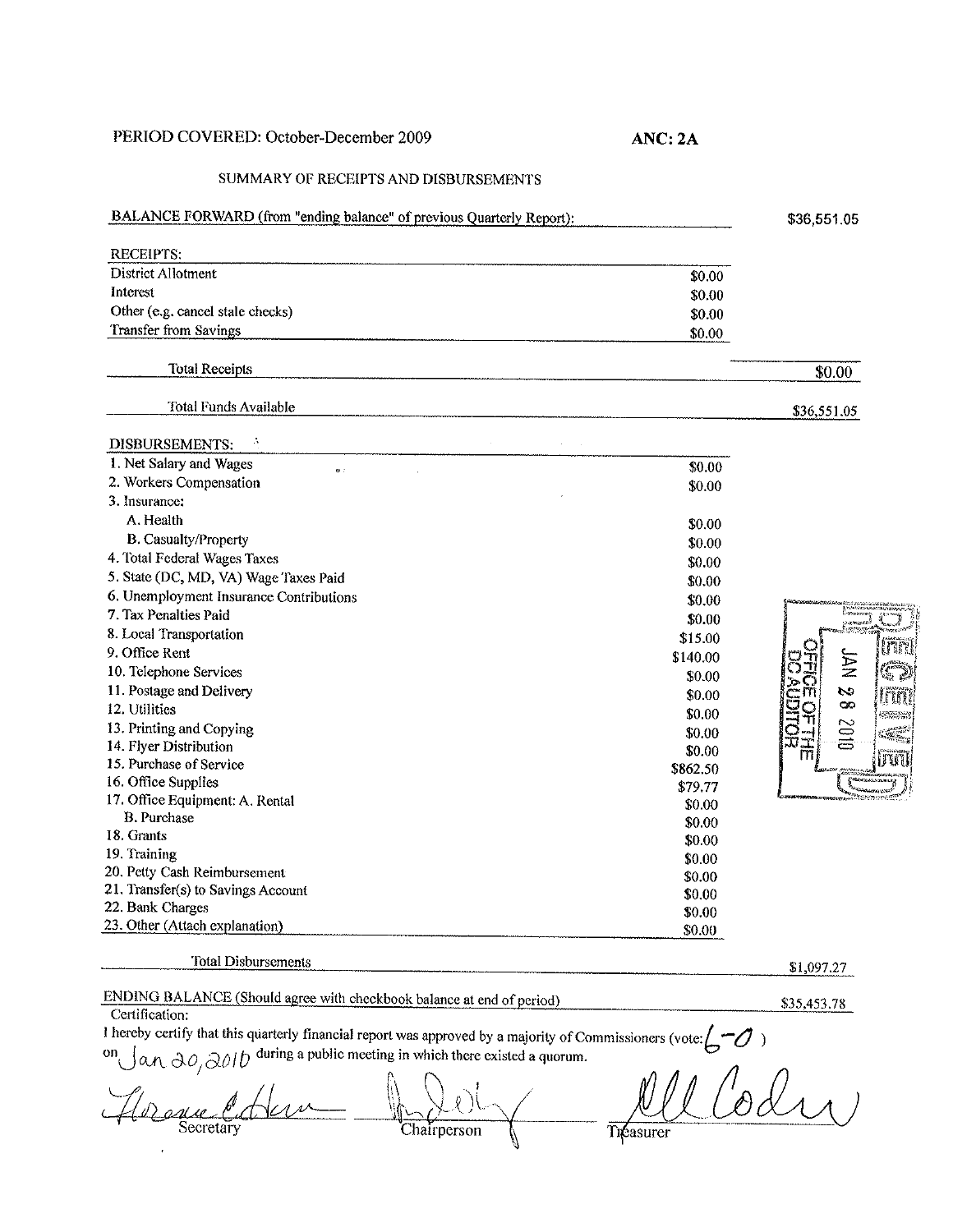| CHECK # | DATE     | <b>PAYEE</b>     |          | AMOUNT CATEGORY | <b>PURPOSE</b>           | DATE APPROVEL |
|---------|----------|------------------|----------|-----------------|--------------------------|---------------|
| 1214    | 10/21/09 | John Williams    | \$362.50 | 15              | administration (Sep)     | 10/21/09      |
| 1215    | 11/18/09 | Armando Irizarry | \$140.00 | 9               | file storage             | 10/21/09      |
| 1215    | 11/18/09 | Armando Irizarry | \$15.00  | 8               | transportation           | 10/21/09      |
| 1216    | 11/18/09 | John Williams    | \$500.00 | 15              | administration (Sep-Oct) | 11/18/09      |
| 1216    | 11/18/09 | John Williams    | \$79.77  | 16              | office supplies          | 11/18/09      |

| <b>COLUMN</b> |  | -7 |         |
|---------------|--|----|---------|
|               |  | ж. |         |
|               |  |    |         |
|               |  |    |         |
|               |  |    |         |
|               |  |    | _______ |